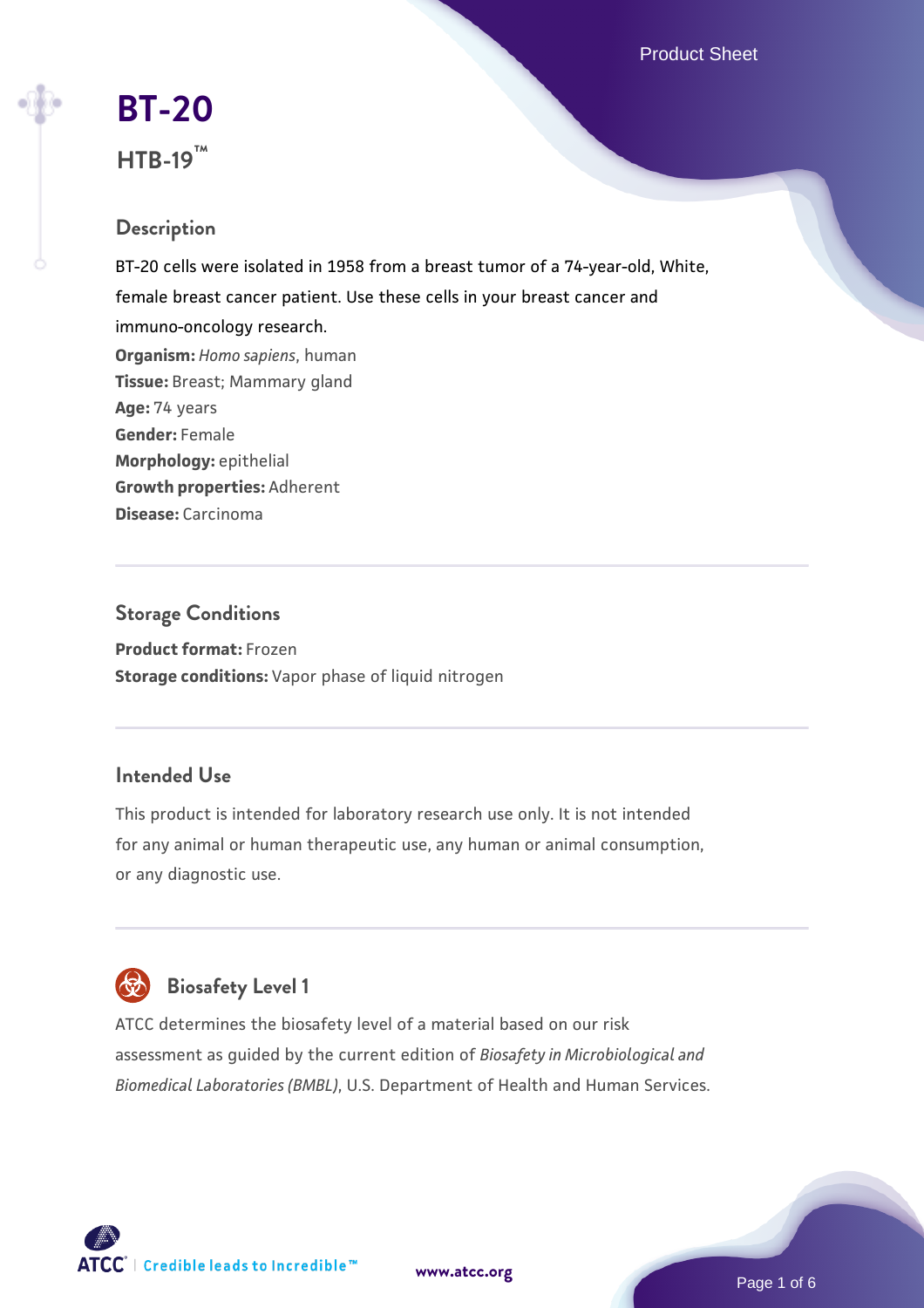It is your responsibility to understand the hazards associated with the material per your organization's policies and procedures as well as any other applicable regulations as enforced by your local or national agencies.

ATCC highly recommends that appropriate personal protective equipment is always used when handling vials. For cultures that require storage in liquid nitrogen, it is important to note that some vials may leak when submersed in liquid nitrogen and will slowly fill with liquid nitrogen. Upon thawing, the conversion of the liquid nitrogen back to its gas phase may result in the vial exploding or blowing off its cap with dangerous force creating flying debris. Unless necessary, ATCC recommends that these cultures be stored in the vapor phase of liquid nitrogen rather than submersed in liquid nitrogen.

## **Certificate of Analysis**

For batch-specific test results, refer to the applicable certificate of analysis that can be found at www.atcc.org.

### **Growth Conditions**

**Temperature:** 37°C **Atmosphere: 95% Air, 5% CO<sub>2</sub>** 

#### **Handling Procedures**

#### **Unpacking and storage instructions:**

- 1. Check all containers for leakage or breakage.
- 2. Remove the frozen cells from the dry ice packaging and immediately

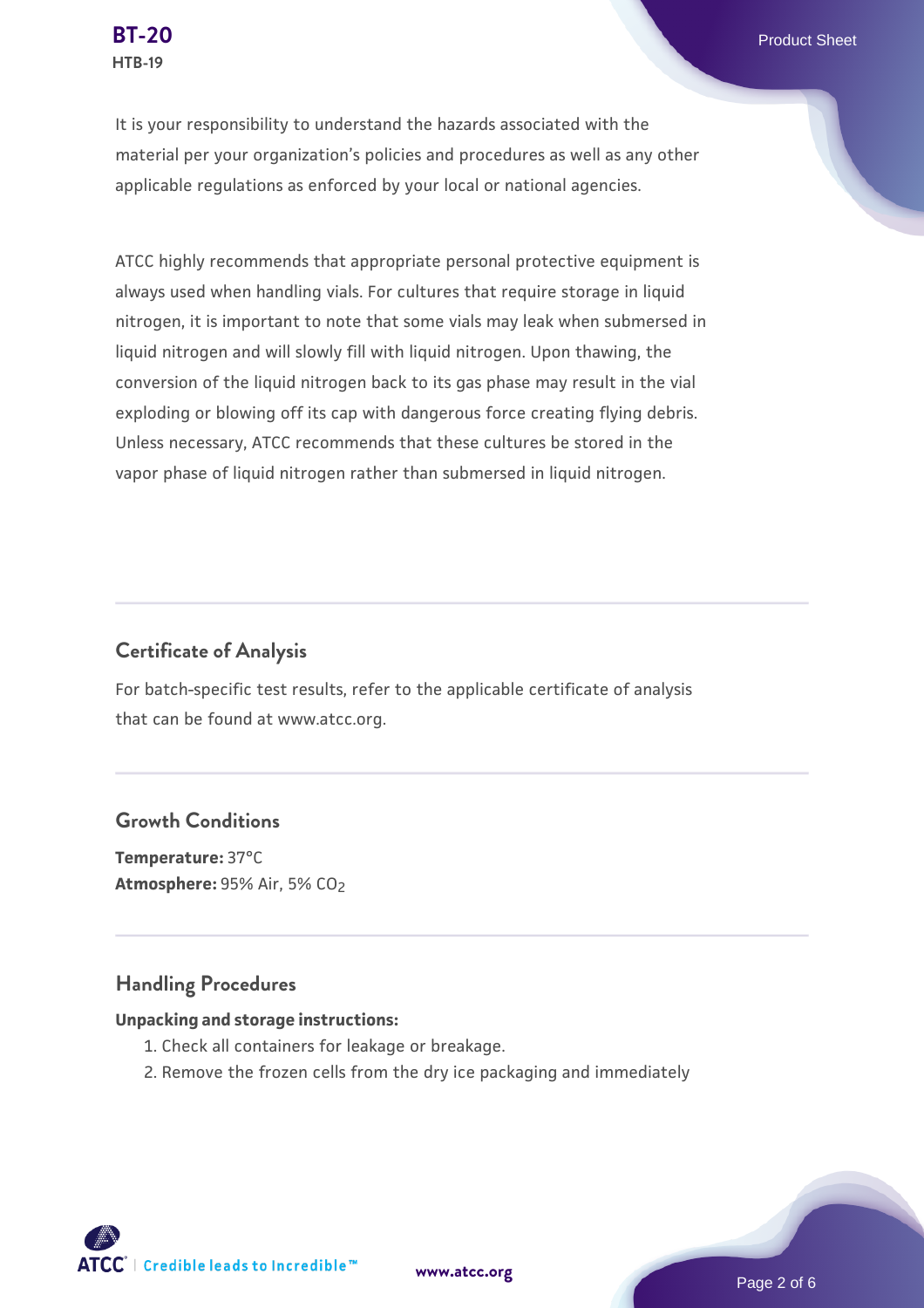place the cells at a temperature below -130°C, preferably in liquid nitrogen vapor, until ready for use.

**Complete medium:** The base medium for this cell line is ATCC-formulated Eagle's Minimum Essential Medium, Catalog No. 30-2003. To make the complete growth medium, add the following components to the base medium: fetal bovine serum to a final concentration of 10%. **Handling Procedure:**

To insure the highest level of viability, thaw the vial and initiate the culture as soon as possible upon receipt. If upon arrival, continued storage of the frozen culture is necessary, it should be stored in liquid nitrogen vapor phase and not at -70°C. Storage at -70°C will result in loss of viability.

- 1. Thaw the vial by gentle agitation in a 37°C water bath. To reduce the possibility of contamination, keep the O-ring and cap out of the water. Thawing should be rapid (approximately 2 minutes).
- 2. Remove the vial from the water bath as soon as the contents are thawed, and decontaminate by dipping in or spraying with 70% ethanol. All of the operations from this point on should be carried out under strict aseptic conditions.
- 3. Transfer the vial contents to a centrifuge tube containing 9.0 mL complete culture medium. and spin at approximately 125 x g for 5 to 7 minutes.
- 4. Resuspend cell pellet with the recommended complete medium (see the specific batch information for the culture recommended dilution ratio). and dispense into a 25 cm<sup>2</sup> or a 75 cm<sup>2</sup> culture flask. It is important to avoid excessive alkalinity of the medium during recovery of the cells. It is suggested that, prior to the addition of the vial contents, the culture vessel containing the complete growth medium be placed into the incubator for at least 15 minutes to allow the medium to reach its normal pH (7.0 to 7.6).
- 5. Incubate the culture at 37°C in a suitable incubator. A 5% CO<sub>2</sub> in air atmosphere is recommended if using the medium described on this product.

**Subculturing procedure:** Volumes are given for a 75 cm<sup>2</sup> flask. Increase or decrease the amount of dissociation medium needed proportionally for culture vessels of other sizes. Corning® T-75 flasks (catalog #430641) are recommended for subculturing this product.

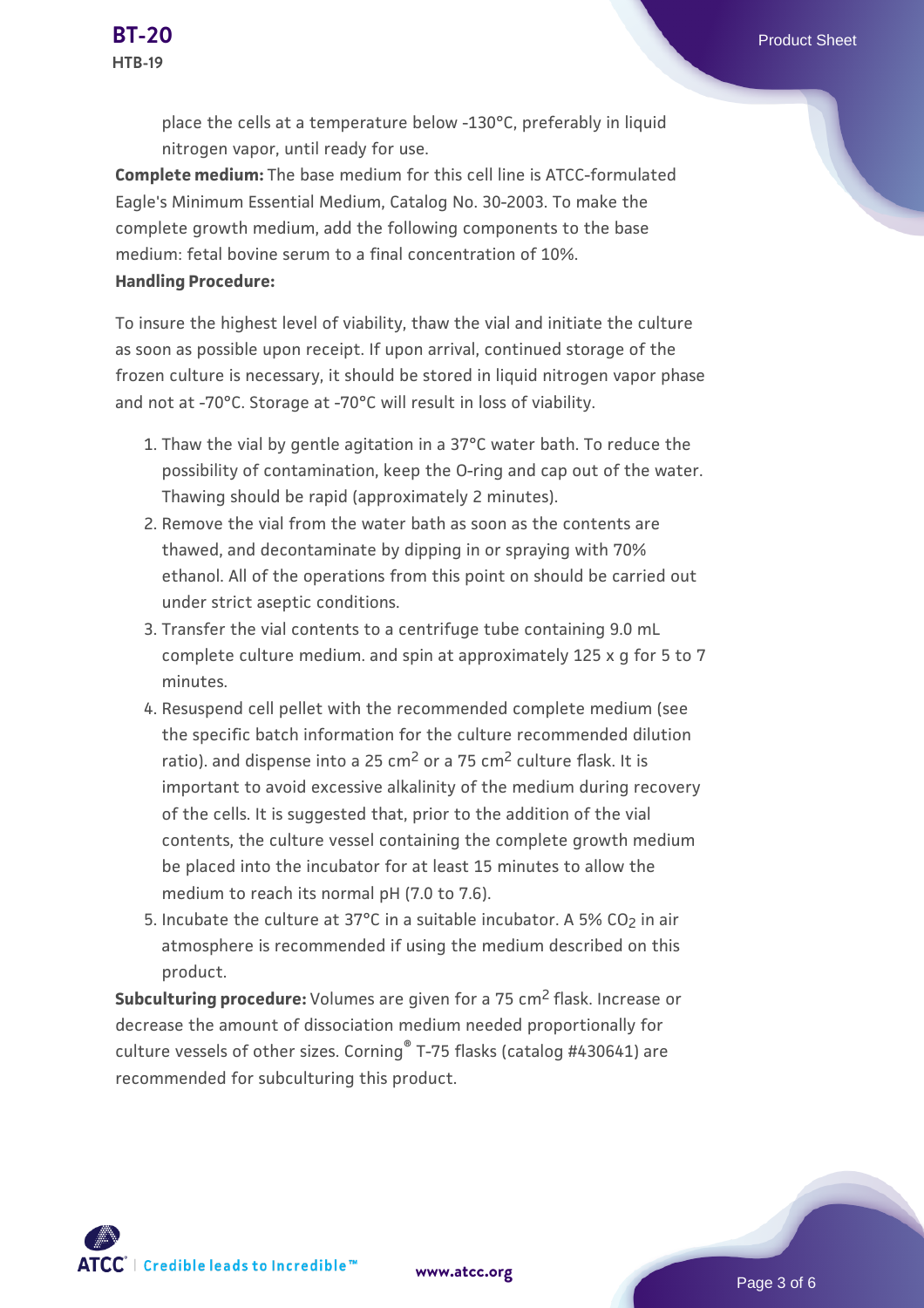- 1. Remove and discard culture medium.
- 2. Briefly rinse the cell layer with 0.25% (w/v) Trypsin- 0.53 mM EDTA solution to remove all traces of serum that contains trypsin inhibitor.
- 3. Add 2.0 to 3.0 ml of Trypsin-EDTA solution to flask and observe cells under an inverted microscope until cell layer is dispersed (usually within 5 to 15 minutes).

Note: To avoid clumping do not agitate the cells by hitting or shaking the flask while waiting for the cells to detach. Cells that are difficult to detach may be placed at 37°C to facilitate dispersal.

- Add 6.0 to 8.0 ml of complete growth medium and aspirate cells by 4. gently pipetting.
- 5. Add appropriate aliquots of the cell suspension to new culture vessels.
- 6. Incubate cultures at 37°C.

**Subcultivation Ratio:** A subcultivation ratio of 1:2 to 1:4 is recommended **Medium Renewal:** 2 to 3 times per week

**Reagents for cryopreservation:** Complete growth medium supplemented with 5% (v/v) DMSO (ATCC 4-X)

# **Material Citation**

If use of this material results in a scientific publication, please cite the material in the following manner: BT-20 (ATCC HTB-19)

# **References**

References and other information relating to this material are available at www.atcc.org.

# **Warranty**

The product is provided 'AS IS' and the viability of ATCC<sup>®</sup> products is warranted for 30 days from the date of shipment, provided that the customer has stored and handled the product according to the information

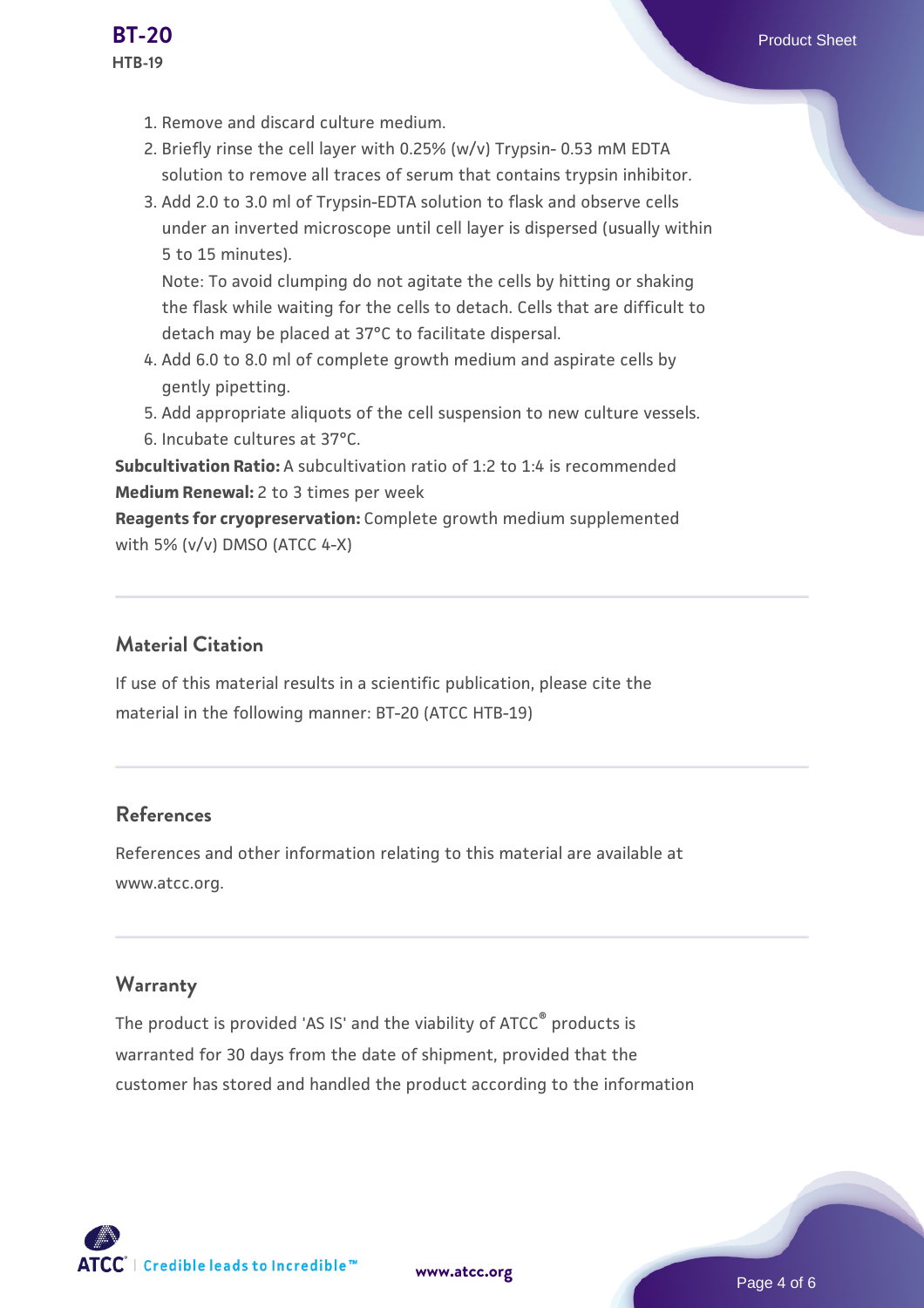included on the product information sheet, website, and Certificate of Analysis. For living cultures, ATCC lists the media formulation and reagents that have been found to be effective for the product. While other unspecified media and reagents may also produce satisfactory results, a change in the ATCC and/or depositor-recommended protocols may affect the recovery, growth, and/or function of the product. If an alternative medium formulation or reagent is used, the ATCC warranty for viability is no longer valid. Except as expressly set forth herein, no other warranties of any kind are provided, express or implied, including, but not limited to, any implied warranties of merchantability, fitness for a particular purpose, manufacture according to cGMP standards, typicality, safety, accuracy, and/or noninfringement.

### **Disclaimers**

This product is intended for laboratory research use only. It is not intended for any animal or human therapeutic use, any human or animal consumption, or any diagnostic use. Any proposed commercial use is prohibited without a license from ATCC.

While ATCC uses reasonable efforts to include accurate and up-to-date information on this product sheet, ATCC makes no warranties or representations as to its accuracy. Citations from scientific literature and patents are provided for informational purposes only. ATCC does not warrant that such information has been confirmed to be accurate or complete and the customer bears the sole responsibility of confirming the accuracy and completeness of any such information.

This product is sent on the condition that the customer is responsible for and assumes all risk and responsibility in connection with the receipt, handling, storage, disposal, and use of the ATCC product including without limitation taking all appropriate safety and handling precautions to minimize health or environmental risk. As a condition of receiving the material, the customer agrees that any activity undertaken with the ATCC product and any progeny or modifications will be conducted in compliance with all applicable laws,

**[www.atcc.org](http://www.atcc.org)**

Page 5 of 6